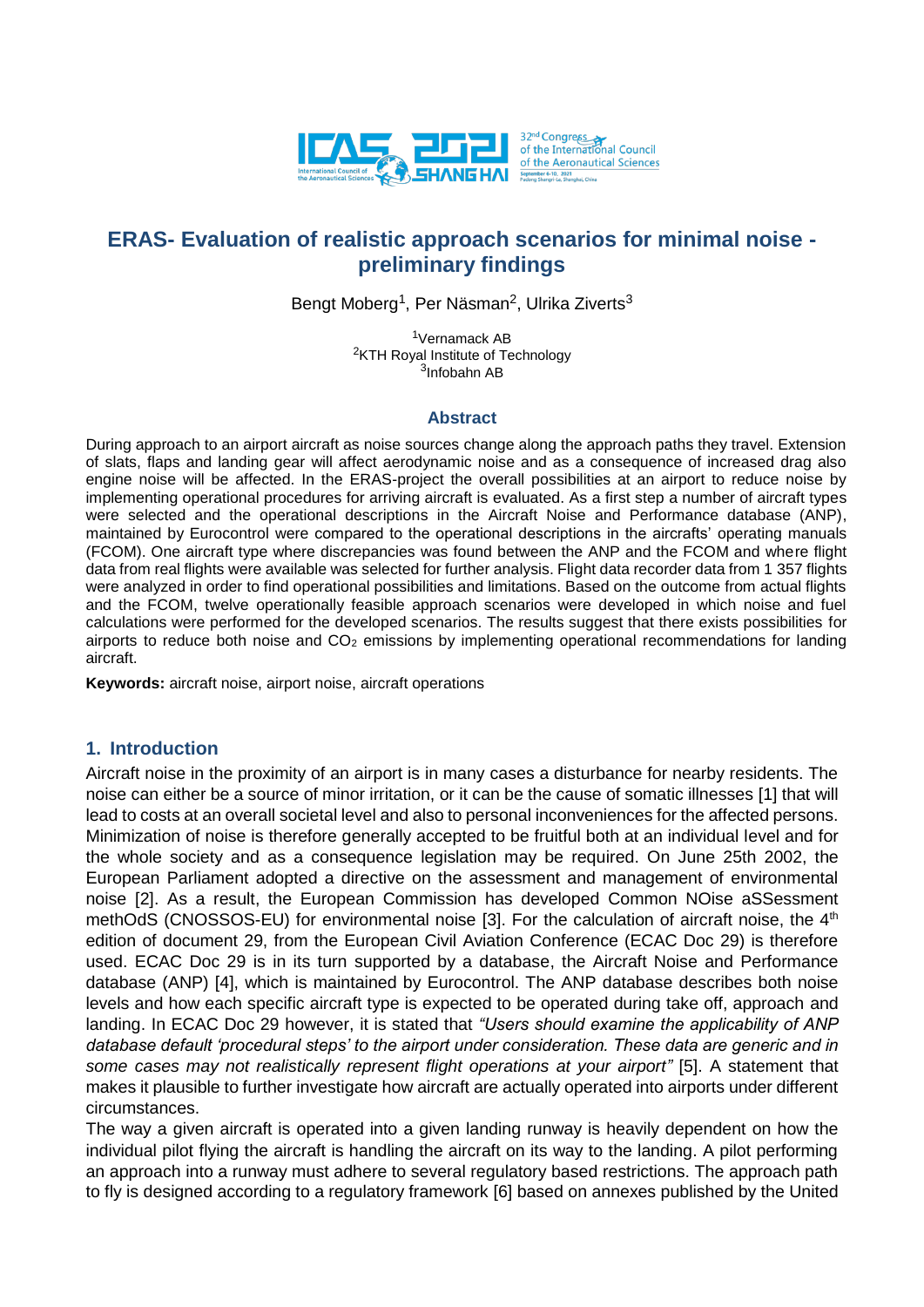Nations specialized agency the International Civil Aviation Organization (ICAO) and as implemented in the country of operations [7]. The pilot must also operate according to the individual airline's standard operating procedures (SOP), which is based both on requirements in the ICAO annexes, the aircraft flight manual (AFM) from the airframe manufacturer and the legislation in the country of where the aircraft operator is registered.

In practice, all these regulations will sum up to that the aircraft should not be operated faster than 250 knots (kts) of indicated airspeed (IAS) below an altitude of 10 000 feet (ft) and that the aircraft shall be established in landing configuration at the correct speed, the correct rate of descent and along the intended flightpath at a height of 1 000 feet above the landing runway threshold, the latter height to be reduced to 500 feet if the pilot have the landing runway in sight at 1 000 ft [8] [9].

Also affecting the operation of the aircraft is the intervention of air traffic control (ATC) in order to sequence traffic using radar vectors, speed control and segments of level flight, which is necessary at large airports with a lot of departing and arriving traffic and also based on regulatory framework from ICAO [10].

The most common approach type at major airports is the instrument landing system approach (ILS), where the aircraft is guided horizontally by the localizer signals (LOC) and vertically by the glide slope signals (GS). The standard ILS glide slope angle is 3.0° although variation may occur. To reach the desired landing speed the pilot needs to slow the aircraft down by a combination of level flight segments, increased drag and thrust reduction. When the aircraft is flown along the ILS glide slope, increased drag is primarily created by extension of trailing edge flaps and the landing gear.

From earlier research [11] it was noted that before the approach is executed the pilot creates a mental model of the approach he/she is going to fly. This mental model is created to be within the operating limitations of the SOP for the given airline and aircraft type. Since the SOP varies between airlines and the pilot have a certain degree of freedom of when to extend slats, flaps and landing gear as long as it is done within the SOP, there will be a distribution of different operational behaviors when it comes to extension of slats, flaps and landing gear, and the use of engine thrust. The same earlier research also noted that the mental model is adjusted during the execution of the approach and that the mental model itself can differ from how the pilot actually executes the approach. Since the extension of slats, flaps and landing gear creates drag, both aerodynamic noise as well as engine noise can be expected since thrust requirements are affected and thus influencing the characteristics of the aircraft as a noise source [12] [13]. So even during similar pre-existing conditions, such as weather and aircraft mass, the resulting environmental noise footprint and fuel consumption will differ between various approaches, even when conducted by the same pilot.

The aim of the research covered in this paper is to address if noise can be reduced or minimized with the implementation of operationally viable approach procedures for one specific aircraft type, the Airbus A321-251N (A321Neo).

## **2. Method**

## 2.1 Review of FCOMs, Comparison with ANP and selection of aircraft type

FCOMs and when possible also Flight Crew Training Manuals (FCTM) for Boeing aircraft, or Flight Crew Techniques Manuals (also FCTM) for Airbus aircraft were collected and the approach procedures were analyzed for seven different aircraft types; the Airbus A320 [14] [15], A330 [16], A340 [17], A350 [18] [19], Boeing 737 [20] [21], Boeing 777 [22] [23] and the Boeing 787 [24]. In this context a wider definition of an aircraft type was used so that sub-versions like the A318/A319/A320/A321 series of aircraft was considered as one aircraft type since this is the practical definition normally used within the FCOM structure itself.

Within the ANP however aircraft types are more specifically defined so that the A320 and A321 is not considered as the same aircraft type. In the ANP there are also distinctions between different versions of one specific aircraft type for example depending on engine type. When the comparison between the FCOM operational procedures and the ANP was performed, considerations were taken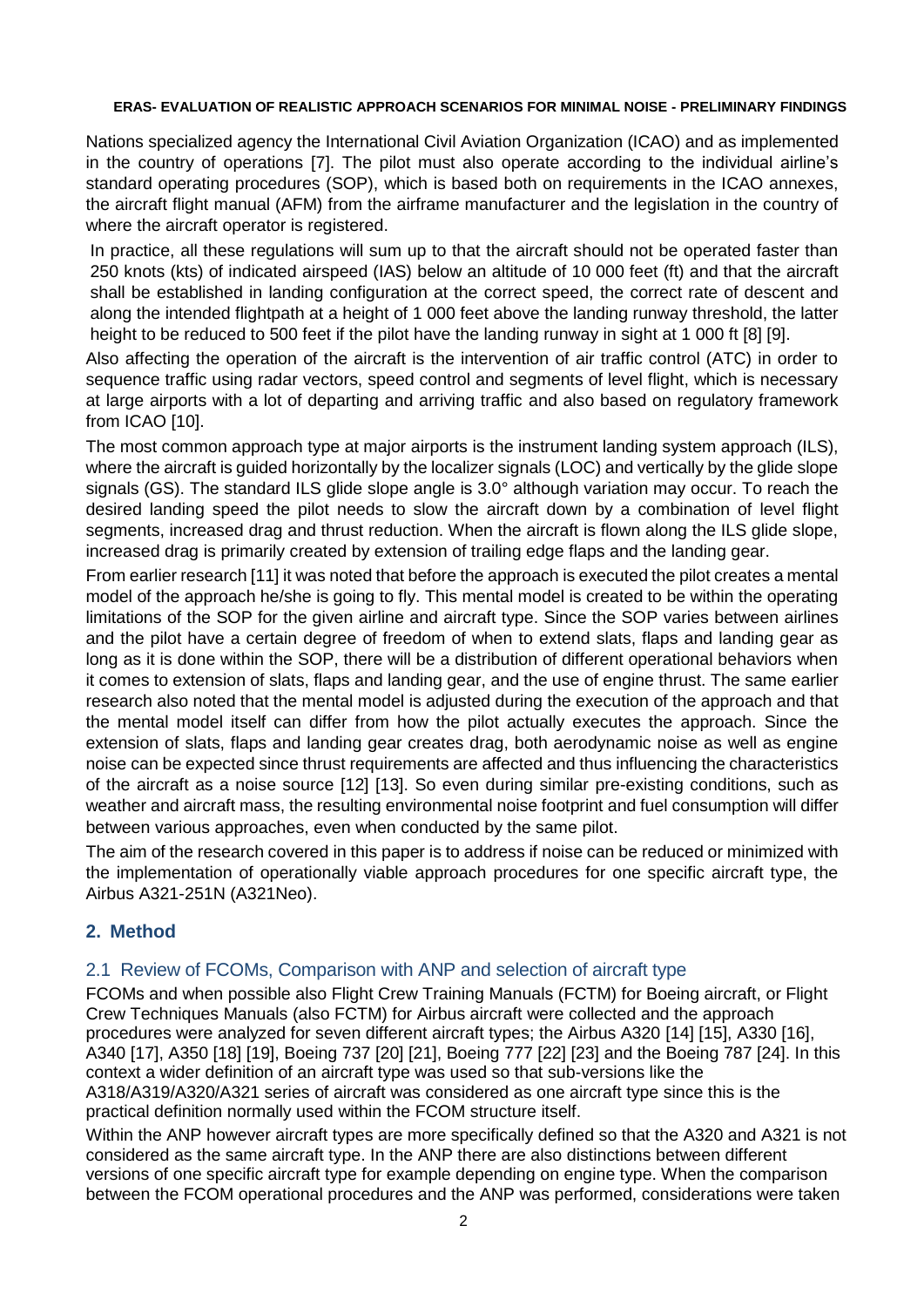to all versions of any specific aircraft type.

In order to have a common reference for an approach to evaluate, a standard 3.0° ILS approach with glide slope interception from level flight at 3 000 ft above ground was defined to be the reference. That operational behavior is also consistent with the operational description in the ANP database. Based on differences between the descriptions in the FCOMs and the ANP database, the points of selection of trailing edge flap extension and landing gear extension was used as the references in order to select the aircraft type to analyze further.

### 2.2 Review of operational behavior

For the selected aircraft type FDR-data was available from 1 389 flights. All data was handled in an IBM SPSS database and a confidentiality agreement with the airline selected was signed in order to be able to use the data. The average, maximum and minimum extension heights and distances before landing for each slat, flap and landing gear extension was noted. The pilots' use of thrust and speed brake were also evaluated.

### 2.3 Development of approach scenarios

Four standard ILS approach scenarios possible to fly with the selected aircraft type were designed based on the outcome of the operational behavior analysis. One scenario was designed to be in line with the operational description in the FCOM, defined as approach scenario #1 (FCOM), one as close as possible to the average scenario flown as achieved from the FDR-data, defined as approach scenario #2 (Data average), a high speed as scenario #3 (High speed) and one as a low speed scenario defined as approach scenario #4 (Low speed). Each approach scenario was then slightly modified in order to be evaluated also for glide slopes at 2.5° and at 3.5°. These approach scenarios were numbered as approach scenario #n+4 for the 2.5° scenarios and as approach scenario  $\#n+8$  for the 3.5° scenarios, where  $n =$  the number for the 3.0° glide slope scenario. All in all twelve scenarios were developed.

In order to prepare for the next phase of the project where all scenarios will be flown in full flight simulators and to facilitate the use of the noise calculation software, the scenarios were implemented as approaches into Stockholm-Arlanda Airport runway 01L at an initial height of 3 000 ft.

## 2.4 Noise calculations

Noise as the A-weighted maximum noise on the ground  $(L_{Amax})$  was calculated with the aircraft manufacturers Performance Engineer's Programs (PEP) for all approach scenarios for the A321Neo with a landing weight of 73 t. The ICAO standard atmospheric model [25] was used, noise lateral attenuation according to the ICAO SAE AIR 5662 model and the ICAO SAE ARP 866A model for atmospheric damping was used. The model also used a microphone height of 1.2 m above ground. The resolution of the resulting noise grid was selected to be 200 m. Only  $L_{Amax}$  levels at or above 40 dB(A) were used in the further analysis.

Approach scenario #2 (Data average) was defined to be used as a reference scenario and the difference between that scenario and the others were calculated.

### **3. Results**

## 3.1 Evaluation of FCOMs and ANP

The operational behavior as described in the FCOMs and the ANP is summarized in Table 1 below.

| A/C type<br>and<br>document | <b>Point for</b><br>initial<br>flap/slat<br>setting | <b>Height for</b><br>intermediate<br>flap setting<br>[ft] | <b>Height for</b><br>reduced<br>landing flap<br>setting [ft] | <b>Height for</b><br>landing flap<br>setting [ft] | <b>Height for</b><br>landing gear<br>extension [ft] |
|-----------------------------|-----------------------------------------------------|-----------------------------------------------------------|--------------------------------------------------------------|---------------------------------------------------|-----------------------------------------------------|
| A320                        | Earlier than                                        |                                                           | Approx.                                                      | Approx.                                           |                                                     |
| <b>FCOM</b>                 | at 2 000 ft                                         | 2 000 ft                                                  | 1 550 ft*                                                    | 1 450 ft*                                         | Approx. 1 800 ft*                                   |

*Table 1 – Description of operational behavior in the ANP and the FCOM.*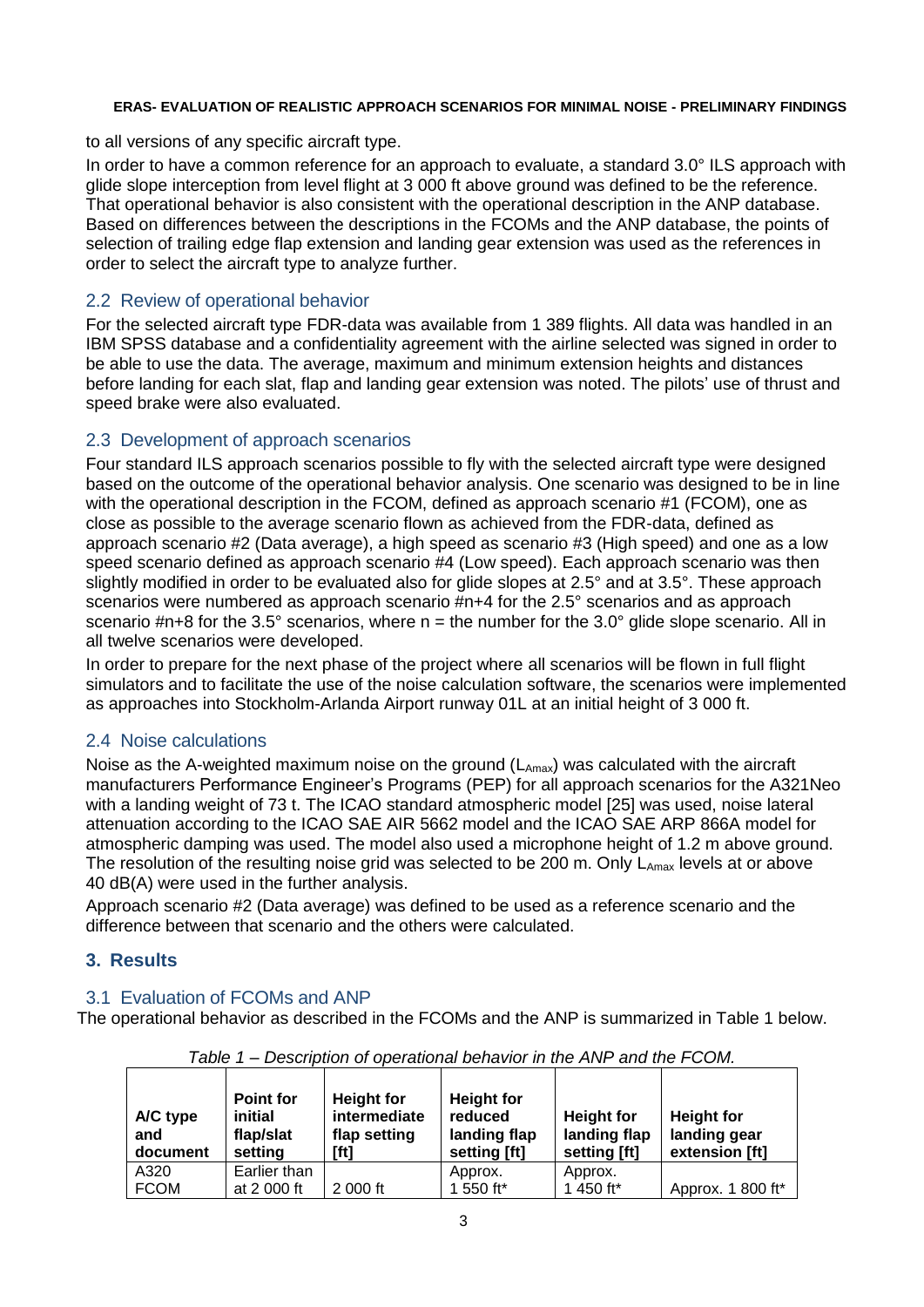| A/C type<br>and<br>document         | <b>Point for</b><br>initial<br>flap/slat<br>setting                        | <b>Height for</b><br>intermediate<br>flap setting<br>[ft] | <b>Height for</b><br>reduced<br>landing flap<br>setting [ft] | <b>Height for</b><br>landing flap<br>setting [ft] | <b>Height for</b><br>landing gear<br>extension [ft] |
|-------------------------------------|----------------------------------------------------------------------------|-----------------------------------------------------------|--------------------------------------------------------------|---------------------------------------------------|-----------------------------------------------------|
| <b>A320 ANP</b>                     | No info in<br><b>ANP</b>                                                   | No info in<br><b>ANP</b>                                  | No info in<br><b>ANP</b>                                     | $1819 - 2003$<br>depending<br>on version.         | 1819 - 2003<br>depending on<br>version of a/c.      |
| A330<br><b>FCOM</b>                 | Earlier than<br>2 500 ft<br>height                                         | 2 500                                                     | Approx.<br>2 0 0 0                                           | Approx.<br>1 800*                                 | Approx. 2 200*                                      |
| A330 ANP                            | No info in<br><b>ANP</b>                                                   | No info in<br><b>ANP</b>                                  | No info in<br><b>ANP</b>                                     | 1938 - 2144                                       | 1938 - 2144                                         |
| A340<br><b>FCOM</b>                 | Earlier than<br>at 2 500 ft                                                | 2 500                                                     | Approx.<br>2 000*                                            | Approx.<br>1 800*                                 | Approx. 2 200*                                      |
| <b>A340 ANP</b>                     | No info in<br><b>ANP</b>                                                   | No info in<br><b>ANP</b>                                  | No info in<br><b>ANP</b>                                     | 1 650 - 1 976<br>depending<br>on version          | 1 650 - 1 976<br>depending on<br>version            |
| A350<br><b>FCOM</b>                 | Calculated<br>by the<br><b>FMGS</b><br>system                              | Calculated by<br>the FMGS<br>system                       | Calculated by<br>the FMGS<br>system                          | Calculated<br>by the<br><b>FMGS</b><br>system     | Calculated by<br>the FMGS<br>system                 |
| <b>A350 ANP</b>                     | 1 950 m -<br>8 311 m<br>before GS<br>intercept<br>depending<br>on version. | 2709                                                      | 2 4 9 4                                                      | 2 180                                             | 2709                                                |
| <b>B737</b><br><b>FCOM</b>          | $> 2$ Nm<br>before GS<br>intercept                                         | Approx. 2 Nm<br>before GS<br>intercept                    | <b>GS</b> Intercept                                          | <b>GS</b> Intercept                               | Approx. 2 Nm<br>before GS<br>intercept              |
| <b>B737 ANP</b>                     | 4 678 ft<br>height                                                         | GS intercept/<br>1 500 dependi<br>ng on version.          | 1 500                                                        | 1 000 - 2 817<br>depending<br>on version          | Not described                                       |
| <b>B777</b><br><b>FCOM</b>          | $> 2$ Nm<br>before GS<br>intercept                                         | Approx. 2 Nm<br>before GS<br>intercept                    | <b>GS</b> Intercept                                          | <b>GS</b> Intercept                               | Approx. 2 Nm<br>before GS<br>intercept              |
| B777 ANP                            | N/A                                                                        | N/A                                                       | N/A                                                          | 2 700 or N/A<br>depending<br>on version           | N/A                                                 |
| <b>B787</b><br><b>FCOM/FCT</b><br>М | $> 2$ Nm<br>before GS<br>intercept                                         | Approx. 2 Nm<br>before GS<br>intercept                    | <b>GS</b> Intercept                                          | <b>GS</b> Intercept                               | Approx. 2 Nm<br>before GS<br>intercept              |
| <b>B787 ANP</b>                     | No info in<br><b>ANP</b>                                                   | No info in<br><b>ANP</b>                                  | No info in<br><b>ANP</b>                                     | 2725                                              | No info in ANP                                      |

*\*Height is dependent on extension time of previous selections.*

Since there were large discrepancies, or lack of information between the operational behavior described in the FCOMs and the ANP for all aircraft types, the aircraft type to investigate further was based on the best availability of data from flight data recorders (FDR-data) from actual flights. Based on that the A321Neo was selected.

## 3.2 Operational behavior from actual flights

FDR-data from 1 389 flights into three different runways using ILS-approaches was available whereof 32 flights were excluded, either due to lack of continuous data or the flight not being stabilized at the point where the glide slope should have been intercepted. Hence 1 357 flights were used for further analysis. The distances and heights for selection of slats, flaps and landing gear is found in Table 2 below. It should be noted that the A321 flap 1 position is equal to extension of leading edge slats only.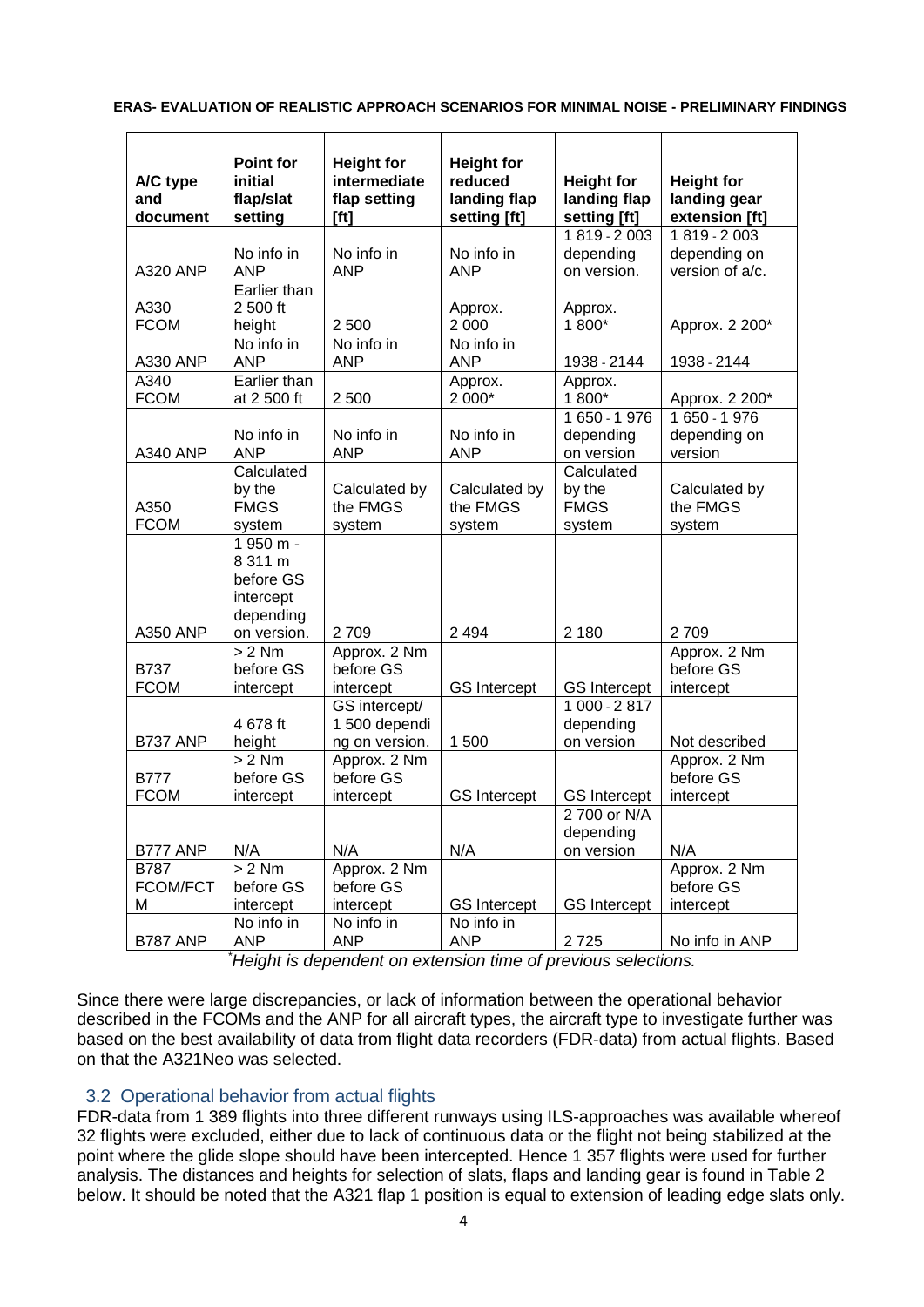|         | Distance to THR for selection of<br>slats, flaps or landing gear. [km] |                |                         | Height for selection of slats, flaps or<br>landing gear. [ft] |                |                |                         |                        |
|---------|------------------------------------------------------------------------|----------------|-------------------------|---------------------------------------------------------------|----------------|----------------|-------------------------|------------------------|
|         | Flap 1<br>(F1)                                                         | Flap 2<br>(F2) | Landing<br>gear<br>(LG) | Landing<br>flap $(F3)$                                        | Flap 1<br>(F1) | Flap 2<br>(F2) | Landing<br>gear<br>(LG) | Landing<br>flap $(F3)$ |
| max     | 70.4                                                                   | 48,7           | 21.9                    | 17.4                                                          | 11 113         | 8976           | 3824                    | 3 0 4 9                |
| average | 25,4                                                                   | 16,2           | 10,0                    | 7.5                                                           | 3928           | 2806           | 1757                    | 1 331                  |
| min     | 9,7                                                                    | 7,0            | 5,4                     | 3,3                                                           | 1 7 1 9        | 1 2 5 4        | 979                     | 625                    |

*Table 2 – Average distances or height for configuration changes.*

## 3.3 Approach scenarios

Twelve different approach scenarios described in Table 3 below were developed and tested for flyability in the PEP. The twelve scenarios were defined to start at a ground track distance of 44 500 meters (m) from the landing runway threshold, at an initial height of 3 000 ft above the landing runway threshold. They were to be simulated to be flown in still air, at standard atmosphere, with the initial state of the aircraft being in level flight, all systems functioning normally, flaps, slats and landing gear retracted, air conditioning systems in normal position, wing and engine anti icing systems de-activated, and at an indicated airspeed of 230 kts. None of the approach scenarios included landing with full flaps since less than 2 % of the landings in the FDR-material from actual flights used full flaps for landing.

| Scenario#         | <b>GS</b><br>angle | <b>F1</b> selection<br>distance to | <b>F2</b> selection<br>distance to | <b>Landing gear</b><br>extension | Landing flap<br>selection height |
|-------------------|--------------------|------------------------------------|------------------------------------|----------------------------------|----------------------------------|
|                   | [deg]              | THR $[m]$                          | THR $[m]$                          | height [ft]                      | [ft]                             |
| 1 (FCOM)          | 3.0                | 23 000                             | 20 870                             | 2 0 0 0                          | 1763                             |
| 2 (Data average)  | 3.0                | 25 400                             | 18 500                             | 1757                             | 1 3 5 4                          |
| 3 (High speed)    | 3.0                | 20 500                             | 18 378                             | 2 0 0 0                          | 1 300                            |
| 4 (Low speed)     | 3.0                | 44 500                             | 19 500                             | 1700                             | 1 300                            |
| 5 (FCOM)          | 2.5                | 26 200                             | 24 073                             | 2 0 0 0                          | 1800                             |
| 6 (Data average)  | 2.5                | 25 400                             | 21 500                             | 1757                             | 1 3 3 0                          |
| 7 (High speed)    | 2.5                | 24 000                             | 21 877                             | 2 0 0 0                          | 1 400                            |
| 8 (Low speed)     | 2.5                | 44 500                             | 21 500                             | 1 600                            | 1 200                            |
| 9 (FCOM)          | 3.5                | 20 500                             | 18 3 68                            | 2 0 0 0                          | 1 400                            |
| 10 (Data average) | 3.5                | 25 400                             | 17 500                             | 1800                             | 1516                             |
| 11 (High speed)   | 3.5                | 18700                              | 16 578                             | 2 3 0 0                          | 1 300                            |
| 12 (Low speed)    | 3.5                | 44 500                             | 17 500                             | 1700                             | 1 300                            |

*Table 3 – Average distances or height for configuration changes.*

## 3.4 Noise results

The  $L_{\text{Amax}}$  levels for the four approach scenarios calculated on a 3.0 $^{\circ}$  glideslope are presented in Figures 1 - 4 below. For the scenarios calculated on 2.5° and 3.5° glideslopes the results are similar although the geographical points where initial flap setting (F1) and intermediate flap setting (F2) are selected will be positioned further away from the runway threshold for the 2.5° scenarios and closer to the runway threshold for the 3.5° scenarios. This can be seen by comparing Fig. 5 and Fig. 6 with Fig. 1, where all three figures represents an approach performed in accordance with the FCOM but on approaches with different glide slope angles.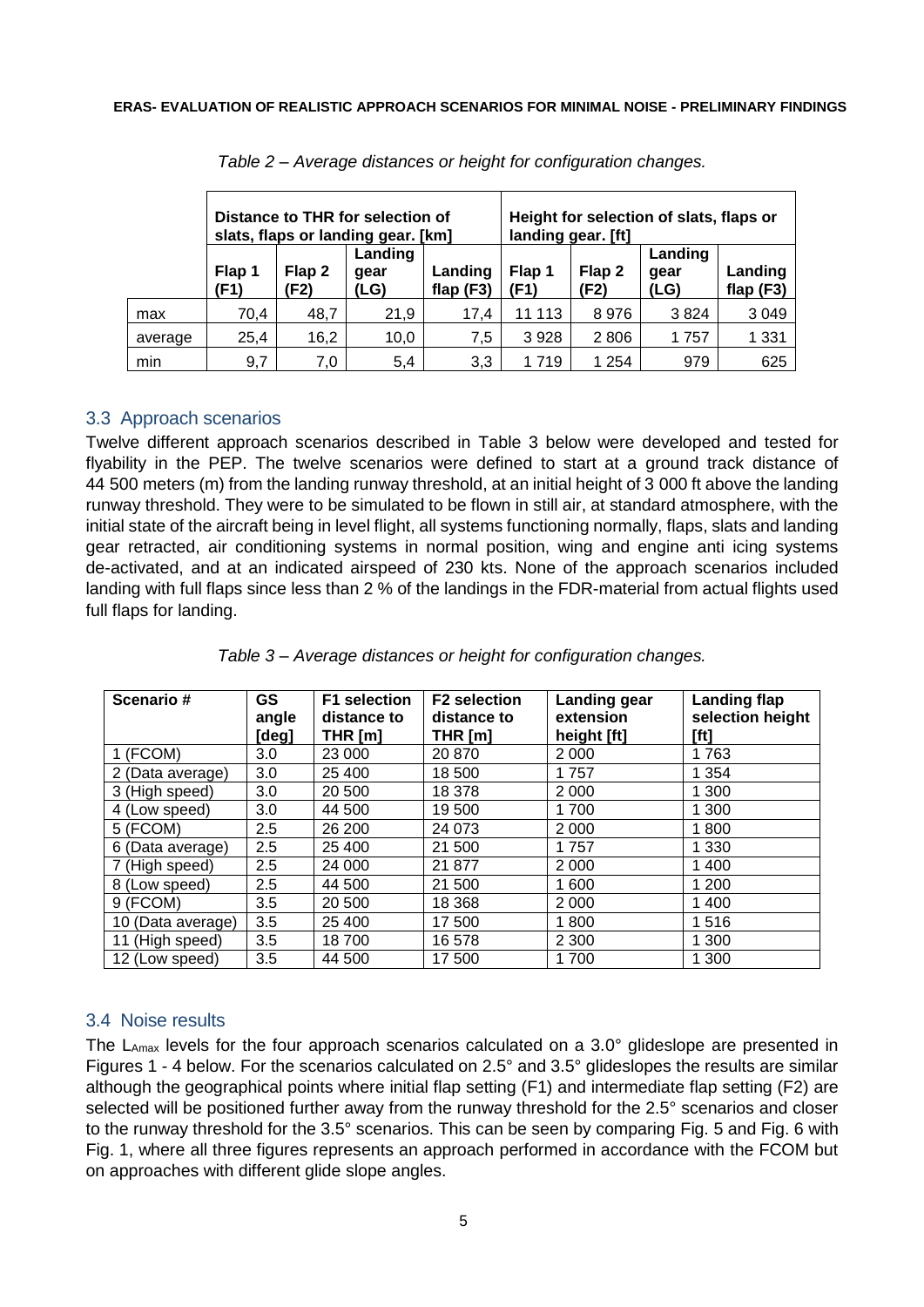





Figure 3 – On ground noise levels for approach scenario #3 (High speed).



Figure 5 – On ground noise levels for approach scenario #5 (FCOM 2.5°).



Figure 2 – On ground noise levels for approach scenario #2 (Data average).



Figure 4 – On ground noise levels for approach scenario #4 (Low speed).



Figure 6 – On ground noise levels for approach scenario #9 (FCOM 3.5°).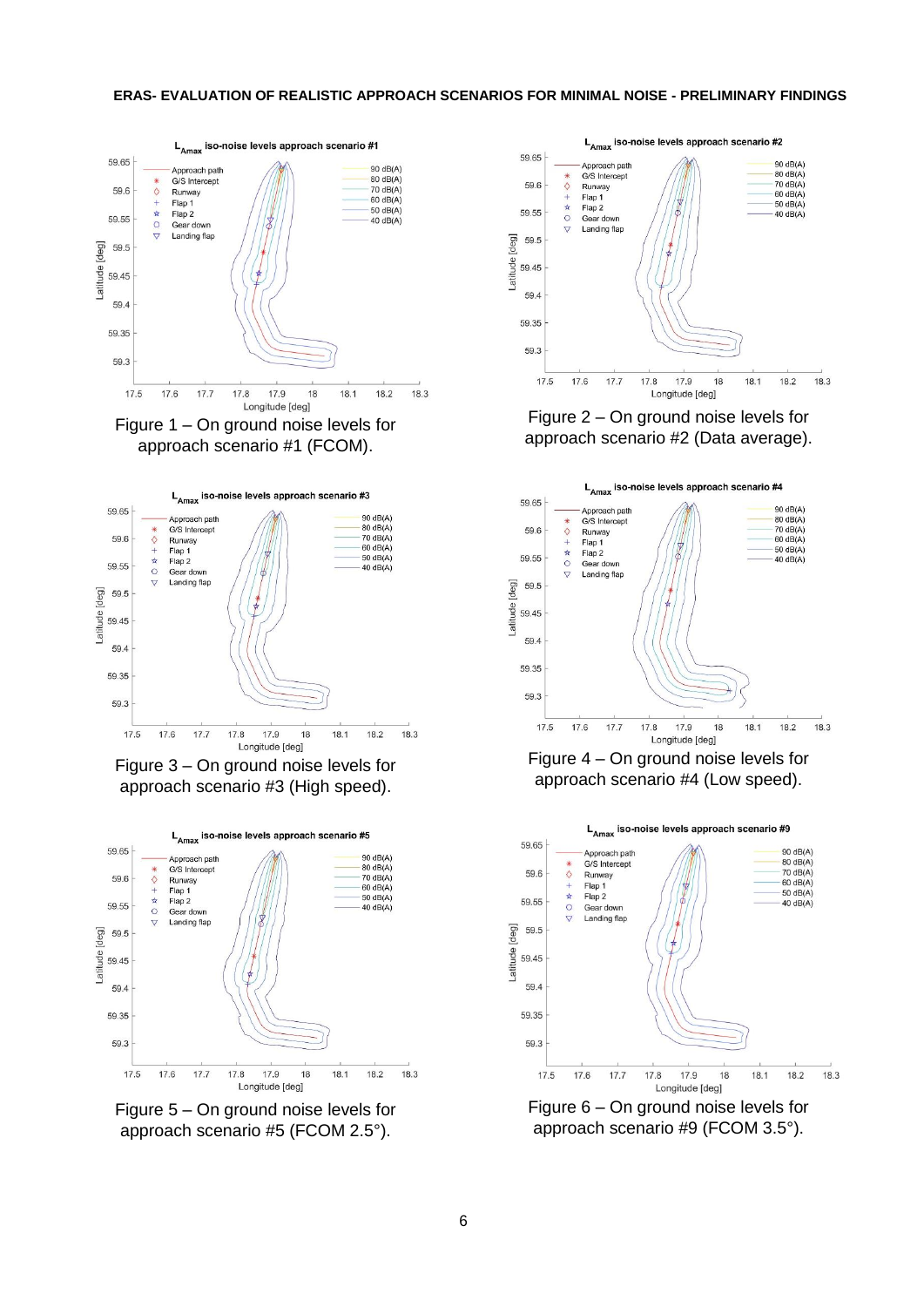The results from the comparison between the reference scenario and the other scenarios are depicted in Figures 7, 8 and 9 below.



Figure  $7$  – Difference in  $L_{Amax}$  levels for scenario #2 (Data average) versus scenario #1 (FCOM). The area where scenario #2 (Data average) has an  $L_{Amax}$  10 dB greater than scenario #1 (FCOM) covers a ground area of 1.1 km<sup>2</sup> in an area where  $L_{\text{Amax}}$  is 50 – 60 dB. The 5 dB area is 14 km<sup>2</sup> in an area where  $L_{\text{Amax}}$  is 40 – 60 dB.



Figure 9 – Difference in LAmax levels for scenario #2 (Data average) versus scenario #4 (Low speed). The area where scenario #2 (Data average) has an LAmax 10 dB lower than scenario #4 (Low speed) covers a ground area of 10 km<sup>2</sup> in an area where  $L_{\text{Amax}}$  is 40 – 50 dB. The 5 dB area is 160 km<sup>2</sup> in an area where  $L_{Amax}$  is 40 – 50 dB.



Figure  $8$  – Difference in  $L_{Amax}$  levels for scenario #2 (Data average) versus scenario #3 (High speed). The area where scenario #2 (Data average) has an  $L_{Amax}$  10 dB greater than scenario #3 (High speed) covers a ground area of 2.6  $km<sup>2</sup>$  in an area where  $L_{\text{Amax}}$  is 40 – 50 dB. The 5 dB area is 25 km<sup>2</sup> in an area where  $L_{\text{Amax}}$  is 40 – 60 dB.



Figure 10 – Difference in  $L_{Amax}$  levels for scenario #3 (High speed) versus scenario #1 (FCOM). The area where scenario #3 (High speed) has an  $L_{Amax}$  5 dB lower than scenario #1 (FCOM) covers a ground area of 13  $km<sup>2</sup>$  in an area where  $L_{\text{Amax}}$  is 50 – 60 dB.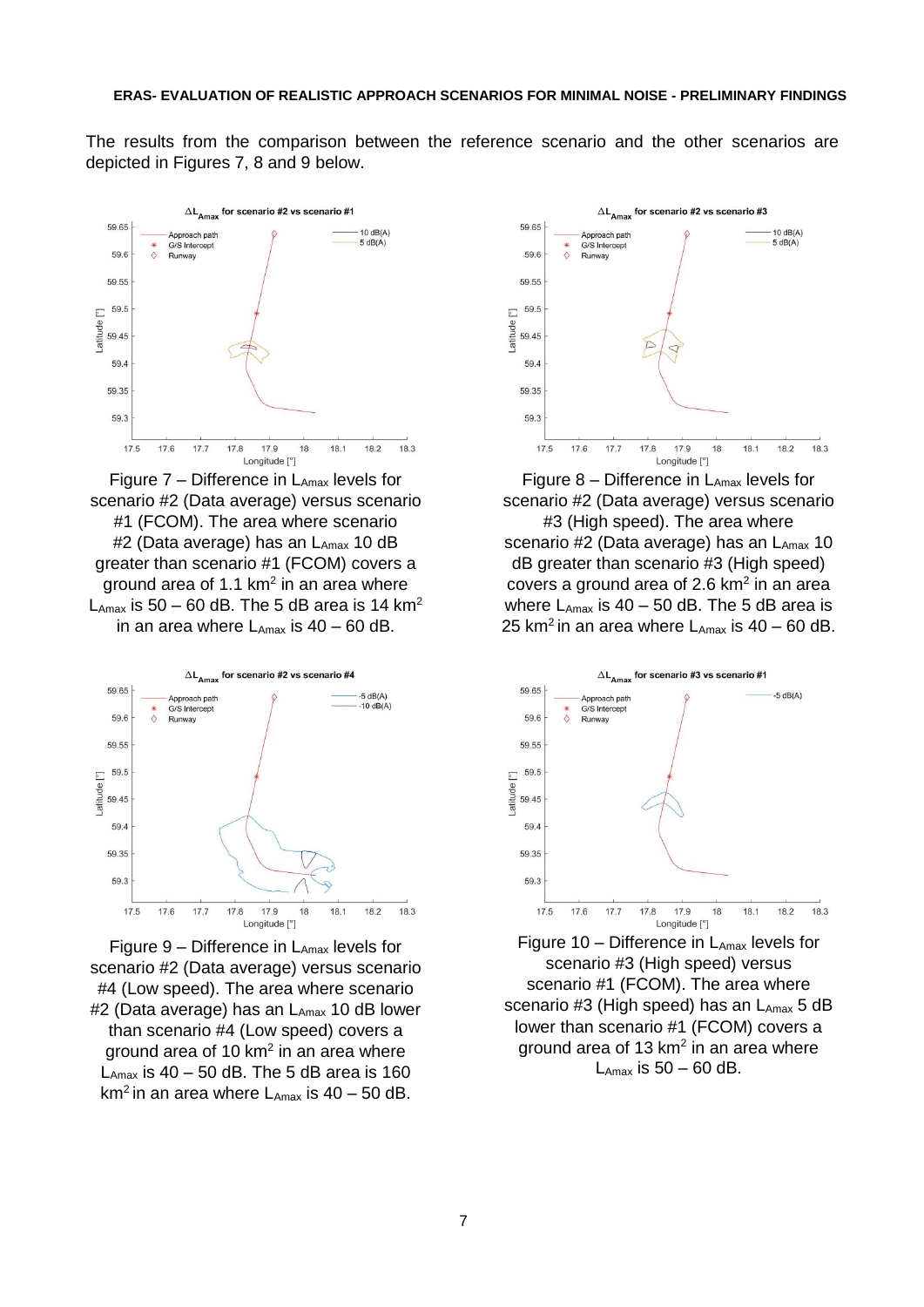If it can be assumed that a noise efficient scenario is a scenario where high  $L_{Amax}$  levels are experienced over an as small area as possible then the result of the comparison of different approach scenarios revealed that the most noise efficient scenario is approach scenario #3 (High speed), where extension of any drag increasing devices is delayed as long as possible. That scenario is better than scenario #1 (FCOM), see Fig. 10 above, where the extension of slats, flaps and landing gear is performed as described in the aircraft's operations manual. Those two scenarios are both more noise efficient than the scenario derived from FDR-data from actual flights. The low speed scenario contains an extension of the leading edge slats early in the scenario, which is enough to create additional noise leading to that scenario being the least noise efficient alternative. The areas where the noise differences described above occurs are up to 3.5 km perpendicular out from the approach path's projection on the ground.

### 3.5 Fuel and CO<sup>2</sup> results

For the twelve scenarios the calculated fuel requirement as calculated by PEP is listed in Table 4 below. For the  $CO<sub>2</sub>$  it is assumed that each kg of fuel will result in an emission of 3.15 kg of  $CO<sub>2</sub>$  [26].

| <b>Approach</b><br>scenario# | Glide<br>slope<br>angle<br>[°] | Fuel<br>used<br>[kg] | CO <sub>2</sub><br>emitted<br>[kg] | <b>Time</b><br>used<br>[s] |
|------------------------------|--------------------------------|----------------------|------------------------------------|----------------------------|
| 1 (FCOM)                     | $3.0^\circ$                    | 204                  | 643                                | 456                        |
| 2 (Data average)             | $3.0^\circ$                    | 192                  | 605                                | 435                        |
| 3 (High speed)               | $3.0^\circ$                    | 185                  | 583                                | 422                        |
| 4 (Low speed)                | $3.0^\circ$                    | 221                  | 696                                | 469                        |
| 5 (FCOM)                     | $2.5^\circ$                    | 219                  | 677                                | 470                        |
| 6 (Data average)             | $2.5^\circ$                    | 202                  | 655                                | 443                        |
| 7 (High speed)               | $2.5^\circ$                    | 202                  | 636                                | 440                        |
| 8 (Low speed)                | $2.5^\circ$                    | 227                  | 715                                | 471                        |
| 9 (FCOM)                     | $3.5^\circ$                    | 189                  | 592                                | 442                        |
| 10 (Data average)            | $3.5^\circ$                    | 188                  | 602                                | 435                        |
| 11 (High speed)              | $3.5^\circ$                    | 178                  | 561                                | 414                        |
| 12 (Low speed)               | $3.5^\circ$                    | 214                  | 674                                | 461                        |

*Table 4 – Result of time and fuel calculations for the 12 approach scenarios.*

In addition to the aggregated fuel calculations for the approach scenarios the specific range was calculated for the aircraft in different slats, flaps and landing gear configurations in level flight at 3 000 ft. The result is listed in Table 5 below.

*Table 5 – Specific range for the selected aircraft type in different configurations in level flight at a weight of 73 tons.*

| Configuration | Speed IAS [kts]        | <b>Fuel flow</b><br>[kg/hour] | <b>Specific</b><br>range<br>[m/kg] |
|---------------|------------------------|-------------------------------|------------------------------------|
| Clean         | 250                    | 2 1 8 6                       | 221                                |
| Clean         | 220 (Green Dot Speed)* | 2 0 4 1                       | 208                                |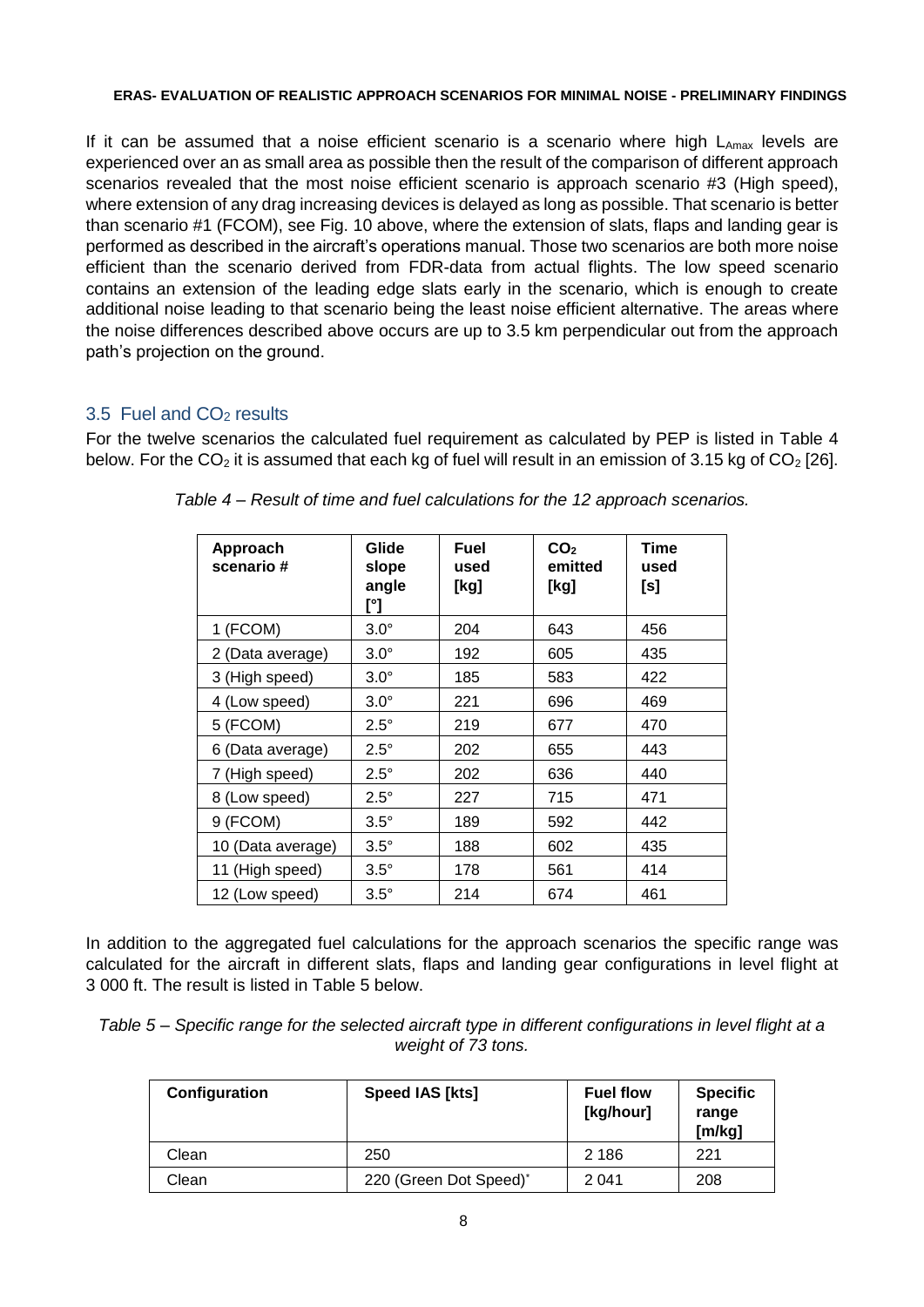| Configuration        | Speed IAS [kts]                   | <b>Fuel flow</b><br>[kg/hour] | <b>Specific</b><br>range<br>[m/kg] |
|----------------------|-----------------------------------|-------------------------------|------------------------------------|
| Flap 1, gear up      | 228 (Vfe-10)**                    | 2475                          | 178                                |
| Flap 1, gear up      | 199 (S-Speed)***                  | 2 3 1 3                       | 166                                |
| Flap 2, gear up      | 205 (Vfe-10)**                    | 2 5 9 1                       | 153                                |
| Flap 2, gear up      | 154 (F-Speed)****                 | 2 3 6 7                       | 126                                |
| Flap 2, gear down    | 205 (Vfe-10)**                    | 3 2 8 4                       | 121                                |
| Flap 2, gear down    | 154 (F-Speed)****                 | 2 7 9 4                       | 107                                |
| Flap 3, gear down    | 185 (Vfe-10)**                    | 3 3 2 2                       | 108                                |
| Flap 3, gear down    | 147 $(V_{app})$ *****             | 2917                          | 98                                 |
| Flap Full, gear down | 176 ( $V_{fe}$ -10) <sup>**</sup> | 4 1 3 4                       | 82                                 |
| Flap Full, gear down | 136 (Vapp)******                  | 3 2 1 3                       | 82                                 |

*\*Green Dot Speed is the recommended lowest speed in clean configuration.*

*\*\*Vfe is the highest speed allowed for a specific flap setting*

*\*\*\*S-speed is the recommended lowest speed with Flap 1 set.*

*\*\*\*\*F-speed is the recommended lowest speed with Flap 2 set.*

*\*\*\*\*\*Vapp is the approach speed for the given configuration.*

### 3.6 Flight operational appropriateness

All approach scenarios developed were tested for operational appropriateness by calculations in PEP. All scenarios could be operated within the normal flight envelope. Neither use of excessive thrust nor speed brake was found necessary. The aircraft was calculated to comply with the stabilized approach concept and thus following the correct flight path, in landing configuration, with the correct speed and attitude at a height of 1 000 ft above the landing runway threshold.

For the comparison between different glide slope angles it was noted that in order to be able to reduce speed the use of the 2.5° glide slope angle required an earlier extension of the two initial flap settings F1 and F2. For approach scenario #11 (High speed, 3.5°) where the glide slope angle was 3.5° and speed was maintained high as long as possible, the landing gear had to be extended at a height of 2 300 ft, see Table 5, in order to achieve an appropriate speed reduction. A number of different high speed scenarios were tested and the speed could in all cases be reduced by the extension of the landing gear. Since the early extension and increased drag was performed in order to reduce speed the fuel consumption was not affected since thrust was kept in idle in all cases.

### **4. Discussion**

Based on the result of the comparison between how approaches are performed between the FCOMs, the ANP and, for the selected aircraft type, real operations it is obvious that the ANP is not a good source for detailed information regarding aircraft operations. Some countries have ECAC Doc 29 and consequently the ANP as the primary source regarding for noise calculations [27] and it might be that the results are accurate enough at an aggregated level, but when it comes to evaluation of different specific approach scenarios where for example different speeds are assessed, then there are many limitations in the ANP.

When it comes to speed it is normal that noise from aircraft increases when the airspeed of the aircraft increases [28], and hence a reduction of noise could be expected from the low speed scenario. But it can also be expected that there is an increase in noise levels if devices such as slats or flaps are extended due to increased drag of the devices. Whether an increase of noise in the latter case is due to increased aerodynamic noise or due to increased engine noise due to increased thrust requirement, caused by increased drag, is not always easy to determine for an observer on the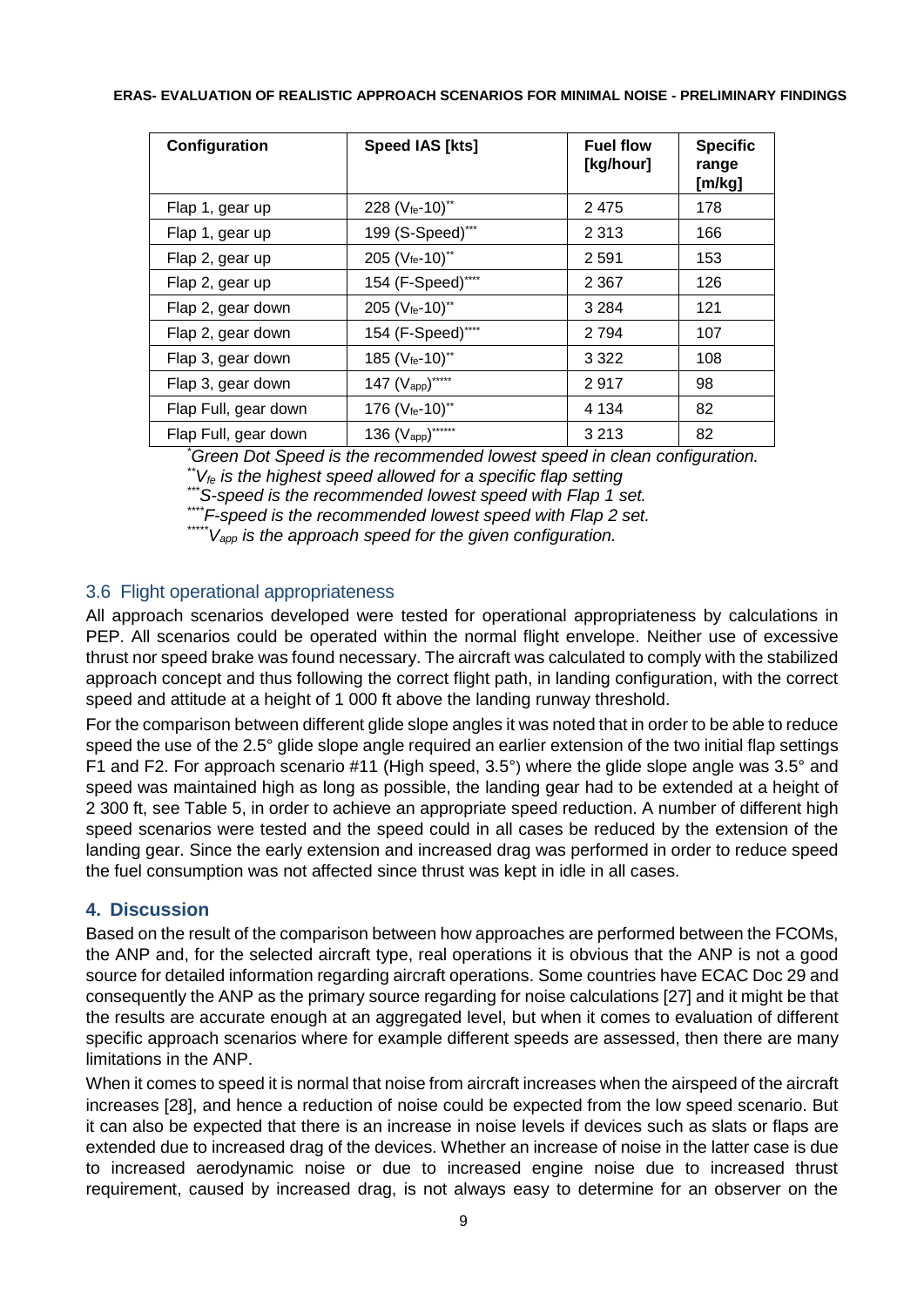ground. But, for residents living beneath or close to runway approach areas the assumption of the ERAS-project is that it is of no or very small importance to them personally, or to the society at a general level, what the source of the noise is, i.e. aerodynamic noise or engine noise. In the scenarios evaluated, increased noise due to slat extension is experienced in all scenarios. This is especially noticeable in scenario #4 (Low speed), where the speed reduction of 17 m/s (from 230 kts to 198 kts) is performed early in the procedure, but the increased drag from the extension of the leading edge slats outweighs the reduction of drag from the speed reduction, causing a need for an increased engine thrust and the noise on ground will increase. Since the extension of leading edge slats is performed before the interception of the glide slope it could be tempting to claim that there is no correlation between the extension of initial flap settings and the final glide slope angle. But it must be noted that an increased glide slope angle will move the point where the complete sequence of extension of slats, flaps and landing gear needs to be initiated, closer to the landing runway threshold, thus allowing for a later speed reduction.

Corresponding results are achieved also for the extension of the landing gear. When the gear is extended a considerable amount of thrust might be required to counteract the drag of the landing gear. Both aerodynamic noise and engine noise will then increase and subsequently it is preferable for on ground noise if the extension of the landing gear can be performed as close as possible to the landing runway threshold. This is however not valid if an early gear extension is used in order to reduce speed as in the high speed scenario. Then only the aerodynamic noise must be considered. A similar pattern is experienced for fuel. The further away from the runway threshold any extension of slats, flaps or landing gear has to be performed in a scenario, the larger amount of fuel is used for that approach scenario. And consequently a larger amount of  $CO<sub>2</sub>$  is emitted. There are two reasons for this fact which can be deducted from Table 5. Not only do extended devices increase the drag, they also call for a reduced speed due to the structural limitations of the slats, flaps and landing gear, and since the amount of fuel that is used only for keeping a turbofan engine with an overall efficiency of 30 – 50% [29] running, the total time to execute the approach will then also be a factor to consider.

## **5. Conclusions**

### 5.1 Conclusions

Based on the findings in Table 1 that there are lack of information in the ANP, or discrepancies between the ANP and the FCOMs in the description of how different aircraft should be operated, it can be concluded that for a number of aircraft types the ANP is not a suitable tool in order to perform detailed analysis of different approach scenarios. For the A321 Neo specifically the lack of information regarding initial and intermediate flap settings in the ANP leads to the conclusion that other sources of information must be used. Neither does the FCOM give a precise description of actual operations, so the conclusion is that FDR-data is the preferred source if detailed approach scenarios analysis should be performed for a specific airport or runway.

It can also be concluded that it is preferable if the speed during the approach for aircraft of this type can be allowed to be as high as possible for as long as possible during the approach. Lower speed will call for the extension of slats and flaps which will increase drag and have a negative impact on the overall noise. Lower speed will also extend the overall time for the approach which will have a negative impact on fuel efficiency and emission of  $CO<sub>2</sub>$ . Extension of leading edge slats will for this aircraft type lead to levels of increased  $L_{\text{Amax}}$  from 5 to 10 dB(A) directly below and up to 3.5 km perpendicular to the approach path.

One further conclusion is that even if the scenario described in the FCOM is more noise efficient than the scenario developed according to actual operations, the actual operations scenario is still more fuel efficient than the FCOM scenario, primarily due to the higher speeds used during actual operations.

It can finally be concluded that excessive speed experienced after interception of the glide slope can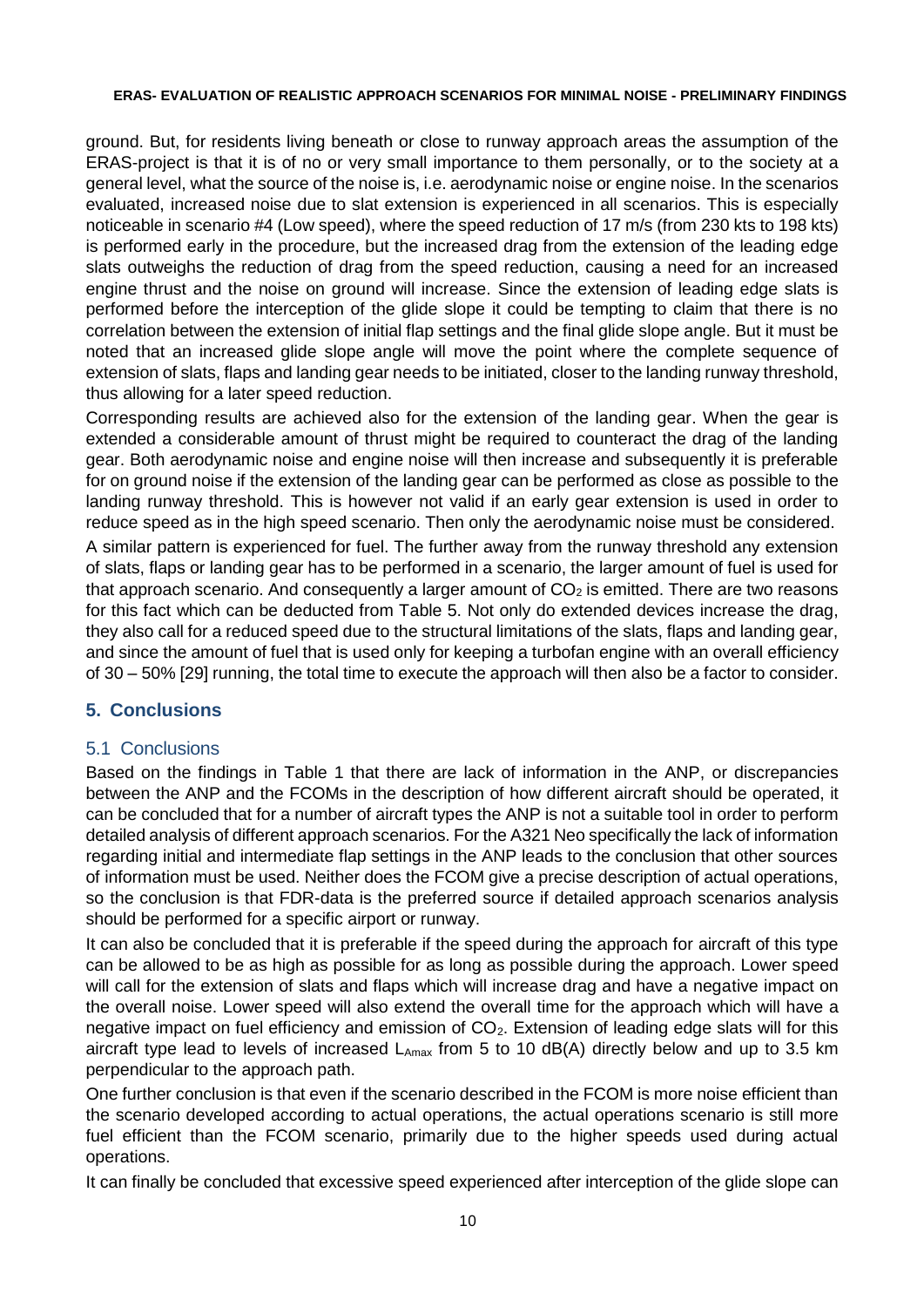be reduced by extension of the landing gear. Aerodynamic noise will, for the A321Neo, increase slightly at that point due to the increased drag but neither engine noise nor fuel efficiency or  $CO<sub>2</sub>$ emissions will be affected since the engines will not be used to counteract the increased drag.

#### 5.2 Further research within the ERAS project

The continued work within the ERAS project will extend the research to cover more aircraft types and to verify if the conclusions regarding the A321Neo can be generalized for all or most aircraft types. Continued development of approach scenarios will also focus on the definition of relevant speed intervals during different phases of the approach in order to minimize noise and  $CO<sub>2</sub>$  emissions.

#### **6. Acknowledgement**

This research was funded by the Centre for Sustainable Aviation (CSA) at KTH Royal Institute of Technology, Stockholm, Sweden and the Swedish Transport Administration, Trafikverket.

#### **7. Contact Author Email Address**

mailto: [bengt.moberg@vernamack.se](mailto:bengt.moberg@vernamack.se)

### **8. Copyright Statement**

The authors confirm that they, and/or their company or organization, hold copyright on all of the original material included in this paper. The authors also confirm that they have obtained permission, from the copyright holder of any third party material included in this paper, to publish it as part of their paper. The authors confirm that they give permission, or have obtained permission from the copyright holder of this paper, for the publication and distribution of this paper as part of the ICAS proceedings or as individual off-prints from the proceedings.

#### References

- [1] Seidler A, Wagner M, and Schubert M D P. Aircraft, road and railway traffic noise as risk factors for heart failure and hypertensive heart disease - A case-control study based on secondary data. *International Journal of Hygiene and Environmental Health 219,* pp. 749-758, 2016.
- [2] European Communities. Directive 2002/49/EC of the European parliament and of the Council of 25 June 2002 relating to the assessment and management of environmental noise. *Official Journal of the European Communities,*  vol. L, no. 189, pp. 0012-0026, 2002.
- [3] European Commission Joint Research Centre Institute for Health and Consumer Protection. *Common Noise Assessment Methods in Europe (CNOSSOS*‐*EU)*. Publications Office of the European Union, Luxemburg, 2012.
- [4] Eurocontrol Experimental Centre. *The Aircraft Noise and Performance (ANP) Database : An international data resource for aircraft noise modellers*. 14 05 2021. [Online]. Available: https://aircraftnoisemodel.org/.
- [5] European Civil Aviation Conference. *ECAC Doc 29, Report on standard method of computing noise contours around civil airports*. European Civil Aviation Conference, Neuilly-sur-Seine, France, 2016.
- [6] ICAO. *ICAO Doc 8168, Vol II Construction of Visual and Instrument Flight Procedures, 7th ed.,* Montreal: ICAO, 2020.
- [7] EASA. *Acceptable Means of Compliance (AMC) and Guidance Material (GM) to Authority, Organisation and Operations Requirements for Aerodromes*. European Aviation Safety Agency, Köln, 2020.
- [8] Flight safety foundation. Dive-and-drive dangers. *Aerosafetyworld,* pp. 13-17, November 2007.
- [9] AOPA foundation. The stabilized approach. *AOPA Pilot,* November 2000.
- [10] ICAO. *ICAO DOC 4444 - Procedures for air navigation services - Air Traffic Management*. Montreal, Canada: ICAO, 2020.
- [11] Moberg B, Rignér J, Ulfvengren P and Näsman P, Approximation of pilot operational behavior affecting noise footprint in steep approaches. *Noise Control Engineering Journal,* vol. 68, no 2, pp. 179-198, 2020.
- [12] Guerin S, Michel U, Siller H, Finke U and Saueressig G. *Airbus A319 database from dedicated flyover measurements to investigate noise abatement procedures* Monterey, California, 2005.
- [13] Snellen M, Merino-Martinez R and Simons D G, Assessment of Noise Variability of Landing Aircraft Using Phased